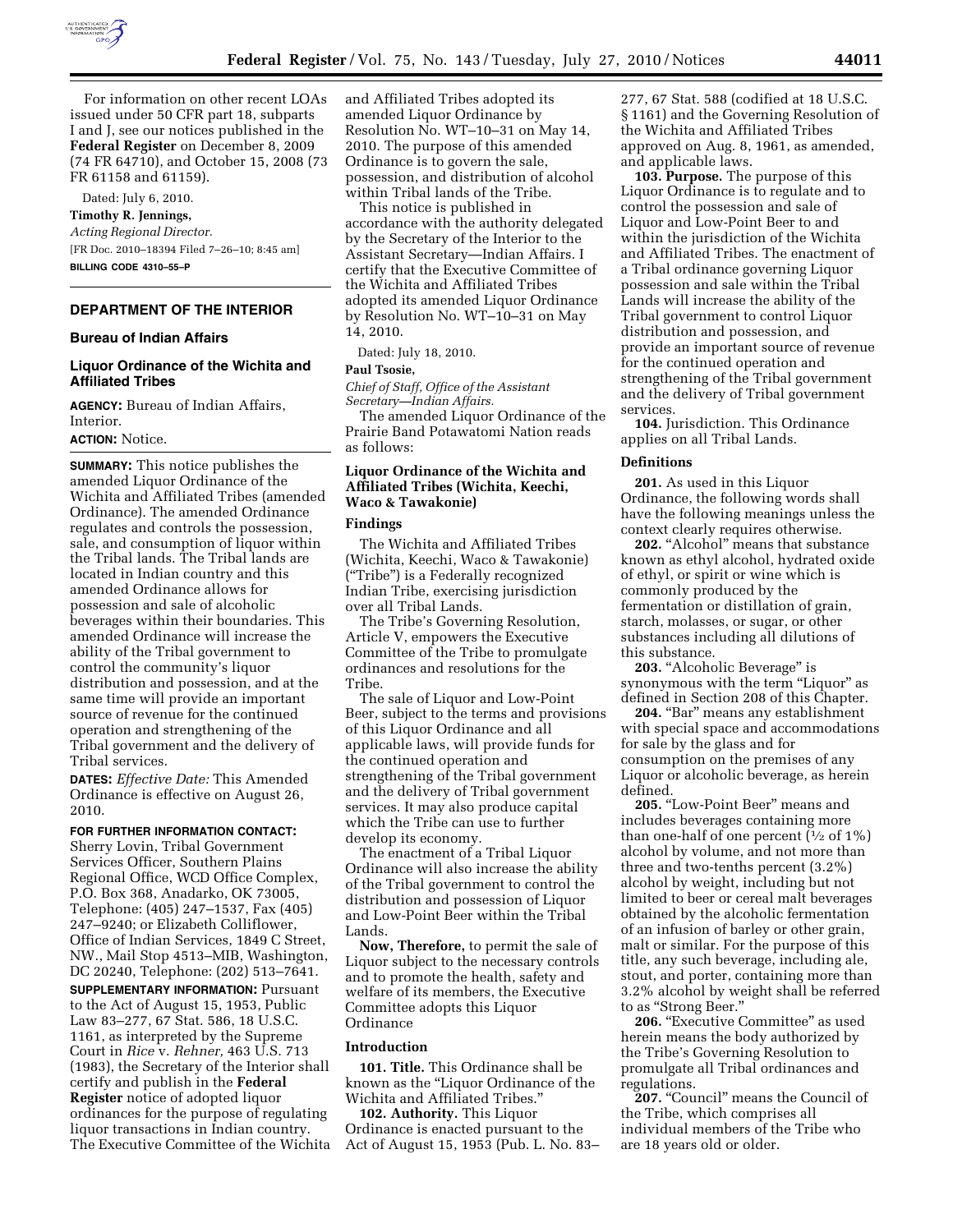**208.** "Liquor" includes the four varieties of Liquor herein defined (Alcohol, Spirits, Wine, and Strong Beer), but not including Low-Point Beer, and all fermented spirituous, vinous, or malt Liquor or combination thereof, and mixed Liquor, or otherwise intoxicating; and every liquid or solid or semisolid or other substance, patented or not, containing alcohol, spirits, wine or beer, and all drinks or drinkable liquids and all preparations or mixtures capable of human consumption and any liquid, semisolid, solid, or other substance, which contain more than one percent of alcohol by weight shall be conclusively deemed to be intoxicating.

209. "Liquor Store" means any store at which Liquor or Low-Point Beer is sold and, for the purposes of this Liquor Ordinance, includes stores only a portion of which are devoted to sale of Liquor or Low-Point Beer.

**210. 'Package'' means any container** or receptacle used for holding Liquor or Low-Point Beer.

211. "Public Place" includes State or county or Tribal or Federal highways or roads; buildings and grounds used for school purposes; public dance halls and grounds adjacent thereto; soft drink establishment; public buildings; public meeting halls; lobbies, halls and dining rooms of hotels, restaurants, theaters, gaming facilities, entertainment centers, store garages, and filling stations which are open to and/or are generally used by the public and to which the public is permitted to have unrestricted access; public conveyances of all kinds of character; and all other places of like or similar nature to which the general public has unrestricted right of access, and which are generally used by the public. For the purpose of this Liquor Ordinance, "Public Place" shall also include any establishment other than a single family home which is designed for or may be used by more than just the owner of the establishment.

212. " Sale" and "Sell" include exchange, barter, and traffic and also include the selling or supplying or distributing by any means whatsoever, of Liquor or Low-Point Beer, or of any liquid known or described as beer or by any name whatsoever commonly used to describe malt or brewed Liquor or wine by any person to any person.

213. "Spirits" means any beverage which contains alcohol obtained by distillation including wines exceeding 17% of alcohol by weight.

**214.** ''Tribe'' means the Wichita and Affiliated Tribes.

**215.** "Tribal Lands" means the 5.0574 acres of land held in trust by the United States for the benefit of the Wichita and Affiliated Tribes upon which a gaming

facility of the Tribe known as Sugar Creek Casino exists, whose address is 4200 North Broadway, Hinton, Oklahoma 73047, described as:

All Interest in Surface and Surface Rights Only in and to a tract of land lying in the Southwest Quarter (SW/4) of Section Ten (10), Township Twelve (12) North, Range Eleven (11) West of the Indian Meridian, Caddo County, Oklahoma, being particularly described as follows:

COMMENCING at a Railroad Spike found for corner of the Southeast corner of said Southwest Quarter (SW/4);

THENCE North 00°15′47″ West, along the East line of said Southwest Quarter (SW/4), a distance of 227.41 feet;

THENCE South 89°44′13″ West, a distance of 70.03 feet to the POINT OF BEGINNING, said point being on the West Right of Way line of U.S. Highway 281 located 75.00 feet West of the centerline of said Highway as set forth by the Easement to the State of Oklahoma recorded at Book 79, Page 185;

THENCE South 89°40′46″ West, perpendicular to said Right of Way line, a distance of 208.00 feet;

THENCE South 00°19′14″ East, parallel to said Right of Way line, a distance of 143.29 feet;

THENCE South 89°44′13″ West, perpendicular to the East line of said Southwest Quarter (SW/4), a distance of 292.50 feet;

THENCE North 00°15′47″ West, parallel to said East line, a distance of 500.00 feet;

THENCE North 89°44′13″ East, a distance of 500.00 feet to a point on said West Right of Way line;

THENCE South 00°19′14″ East, along said West Right of Way line, a distance of 356.50 feet to the POINT OF BEGINNING.

Said tract of land containing 220,299 square feet or 5.0574 acres, more or less. **216.** "Trust Agent" means the Tribal

Tax Commission or his or her designee.

**217.** "Wine" means any alcoholic beverage obtained by fermentation of fruits (grapes, berries, apples, etc.) or other agricultural product containing sugar, to which any saccharine substances may have been added before, during or after fermentation, and containing not more than seventeen percent (17%) of alcohol by weight, including sweet wines fortified with wine spirits such as port, sherry, muscatel and angelica, not exceeding seventeen percent (17%) of alcohol by weight.

### **Powers of Enforcement**

**301. Powers.** The Executive Committee, in furtherance of this Liquor Ordinance, shall have the following powers and duties:

a. To publish and enforce the rules and regulations governing the sale, manufacture, and distribution of Alcoholic Beverages and Low-Point Beer on Tribal Land;

b. To employ managers, accountants, security personnel, inspectors, and such other persons as shall be reasonably necessary to allow the Executive Committee to perform its functions; provided that all such employees shall be Tribal employees;

c. To issue licenses permitting the sale or manufacture or distribution of Liquor and Low-Point Beer within the Tribal Lands;

d. To hold hearings on violations of this Liquor Ordinance or for the issuance or revocation of licenses hereunder pursuant to Section VI;

e. To bring suit in the appropriate court to enforce this Liquor Ordinance as necessary;

f. To determine and seek damages for violation of this Liquor Ordinance;

g. To make reports to the Council;

h. To collect taxes and fees levied or set by the Executive Committee, and to keep accurate records, books, and accounts;

i. To exercise such other powers as authorized by Tribal law including the Governing Resolution; and

j. To delegate authorities under this Liquor Ordinance to Subcommittees, Commissions, or Boards.

**302. Limitation on Powers.** In the exercise of its powers and duties under this Liquor Ordinance, the Executive Committee and its individual members shall not accept any gratuity, compensation or other thing of value from any Liquor or Low-Point Beer wholesaler, retailer, or distributor or from any licensee.

**303. Inspection Rights.** The premises on which Liquor or Low-Point Beer is sold or distributed shall be open for inspection by the Executive Committee or its designee at all reasonable times, which includes the hours the business is open to the public, for the purposes of ascertaining whether this Liquor Ordinance and the rules and regulations implementing this Liquor Ordinance are being followed.

### **Sales of Liquor or Low-Point Beer**

**401. Tribal Liquor or Low-Point Beer License Required; Tribally Owned Businesses.** No sales of Alcoholic Beverages or Low-Point Beer shall be made on Tribal Land, except at a Tribally licensed or Tribally owned business. Nothing in this section shall prohibit a Tribal licensee or the Tribe from purchasing Liquor or Low-Point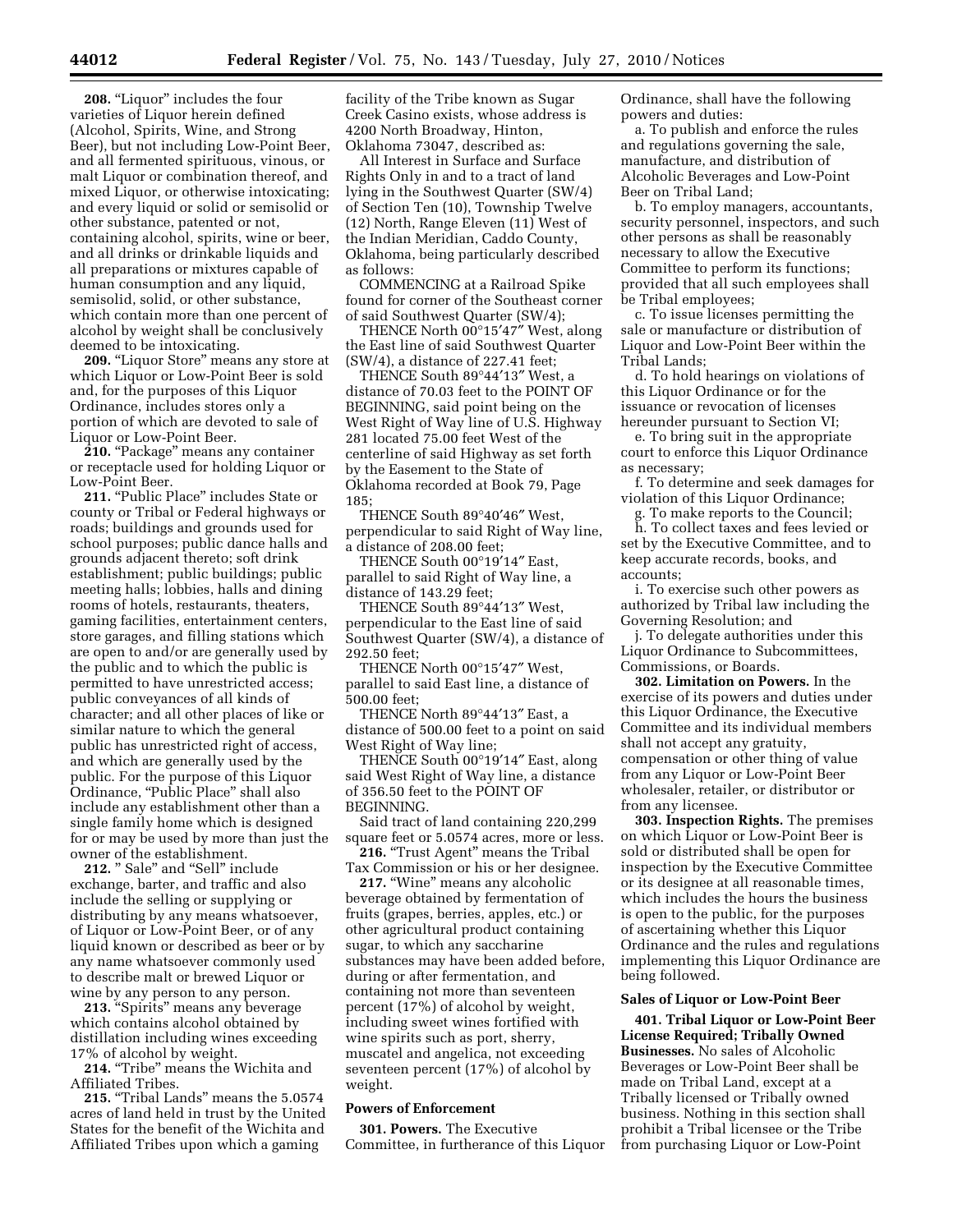Beer from a source outside the Tribe's jurisdiction for resale on Tribal Lands or the delivery to the Tribe or a Tribal licensee of Liquor or Low-Point Beer purchased from sources outside Tribal Lands for resale within the Tribal Lands. Each location shall obtain and maintain a Tribal license from the Executive Committee, or its designee, for the sale of Liquor or Low-Point Beer. Such license may be for the sale of Liquor or Low-Point Beer for offpremises or on-premises consumption.

**402. Sale only on Tribal Land.** All Liquor and Low-Point Beer Sales shall be on Tribal Land, including leases thereon.

**403. Sales for Cash.** All Liquor and Low-Point Beer sales shall be on a cash only basis and no credit shall be extended to any person, organization, or entity, except that this provision does not prevent the use of ATM cards, debit cards, or major credit cards.

**404. Sale for Personal Consumption.**  All sales shall be for the personal use and consumption of the purchaser. Resale of any Alcoholic Beverage or Low-Point Beer purchased within the Tribal Lands is prohibited. Any person who is not licensed pursuant to this Liquor Ordinance who purchases an Alcoholic Beverage or Low-Point Beer on Tribal Land and sells it, whether in the original container or not, shall be guilty of a violation of this Liquor Ordinance and shall be subject to paying damages to the Tribe as set forth herein.

## **Licensing**

**501. Tribal Liquor and Low-Point Beer License Requirements.** No Tribal license shall be issued under this Liquor Ordinance except upon a sworn application filed with the Executive Committee or its designee containing a full and complete showing of the following:

a. Satisfactory proof that the applicant is or will be duly licensed by the State of Oklahoma to sell Alcoholic Beverages or Low-Point Beer, whichever is applicable;

b. Satisfactory proof that the applicant is of good character and reputation and that the applicant is financially responsible;

c. The description of the premises in which the Alcoholic Beverages or Low-Point Beer are to be sold and proof that the applicant is the owner of such premises or the lessee of such premises for at least the term of the license;

d. Agreement by the applicant to accept and abide by all conditions of the Tribal license;

e. Payment of a fee established from time to time by the Executive

Committee. Said fee is established initially at \$1,250.00 but can be changed by Executive Committee resolution at any time; and

f. Satisfactory proof that neither the applicant, nor the applicant's spouse, nor any principal owner, officer, shareholder, or director of the applicant, if an entity, has ever been convicted of a felony or a crime of moral turpitude.

**502. Hearing on Application for Tribal Liquor or Low-Point Beer License.** All applications for a Tribal Liquor or Low-Point Beer license shall be considered by the Executive Committee or its designee in open session at which the applicant, his, her or its attorney, and any person protesting the application shall have the right to be present, and to offer sworn oral or documentary evidence relevant to the application. After the hearing, the Executive Committee shall determine whether to grant or deny the application based on: (1) Whether the requirements of section 501 have been met; and (2) whether the Executive Committee or its designee, in its discretion, determines that granting the license is in the best interest of the Tribe. In the event that the applicant is a member of the Executive Committee, or the applicant is a member of the immediate family of an Executive Committee member, such Executive Committee member shall not vote on the application or participate in the application hearing as an Executive Committee member.

**503. Temporary Permits.** The Executive Committee or its designee may grant a temporary permit for the sale of Liquor or Low-Point Beer for a period not to exceed three (3) days to any person applying to the same in connection with a Tribal or community activity, provided that the conditions prescribed in Section 504 of this Liquor Ordinance shall be observed by the permittee. Each permit issued shall specify the types of intoxicating beverages to be sold. Further, a fee of \$150.00 will be assessed on temporary permits.

**504. Conditions of a Tribal Liquor or Low-Point Beer License.** Any Tribal Liquor or Low-Point Beer license issued under this Liquor Ordinance shall be subject to such reasonable conditions as the Executive Committee or its designee shall fix including but not limited to the following:

a. The license shall be for a term not to exceed one (1) year.

b. The licensee shall at all times maintain an orderly, clean, and neat establishment, both inside and outside the licensed premises.

c. The licensed premises shall be subject to patrol by Tribal law

enforcement personnel and such other law enforcement officials as may be authorized under Federal, Oklahoma, or Tribal law.

d. The licensed premises shall be open to inspection by duly authorized Tribal officials at all times during the regular business hours.

e. Subject to the provisions of subsection "g" of this section, no Liquor or Low-Point Beer shall be sold, served, disposed of, delivered, or given to any person, or consumed on the licensed premises except in conformity with the hours and days prescribed by the laws of the State of Oklahoma, and in accordance with the hours fixed by the Executive Committee, provided that the licensed premises shall not operate or open earlier, or operate or close later, than is permitted by the laws of the State of Oklahoma.

f. No Liquor shall be sold within 200 feet of a polling place on Tribal election days, or when a referendum is held of the people of the Tribe, and including special days of observation as designated by the Executive Committee.

g. All acts and transactions under authority of the Tribal Liquor and Low-Point Beer license shall be in conformity with the laws of the State of Oklahoma, with this Liquor Ordinance, with any applicable Tribal rules and regulations, and with any Tribal Liquor or Low-Point Beer license issued pursuant to this Liquor Ordinance.

h. No person under the age permitted under the laws of the State of Oklahoma shall be sold, served, delivered, given, or allowed to consume Alcoholic Beverages in the licensed establishment or area.

i. There shall be no discrimination in the operations under the Tribal license by reason of sex, race, color, or creed, provided that Tribal licensees may adopt Tribal or Indian preference policies.

**505. License Not a Property Right.**  Notwithstanding any other provision of this Liquor Ordinance, a Tribal Liquor or Low-Point Beer license is a mere permit for a fixed duration of time. A Tribal Liquor or Low-Point Beer license shall not be deemed a property right or vested right of any kind, nor shall the granting of a Tribal Liquor or Low-Point Beer license give rise to a presumption of legal entitlement to a license or permit in a subsequent time period.

**506. Assignment or Transfer.** No Tribal license issued under this Liquor Ordinance shall be assigned or transferred without the prior written approval of the Executive Committee expressed by formal resolution.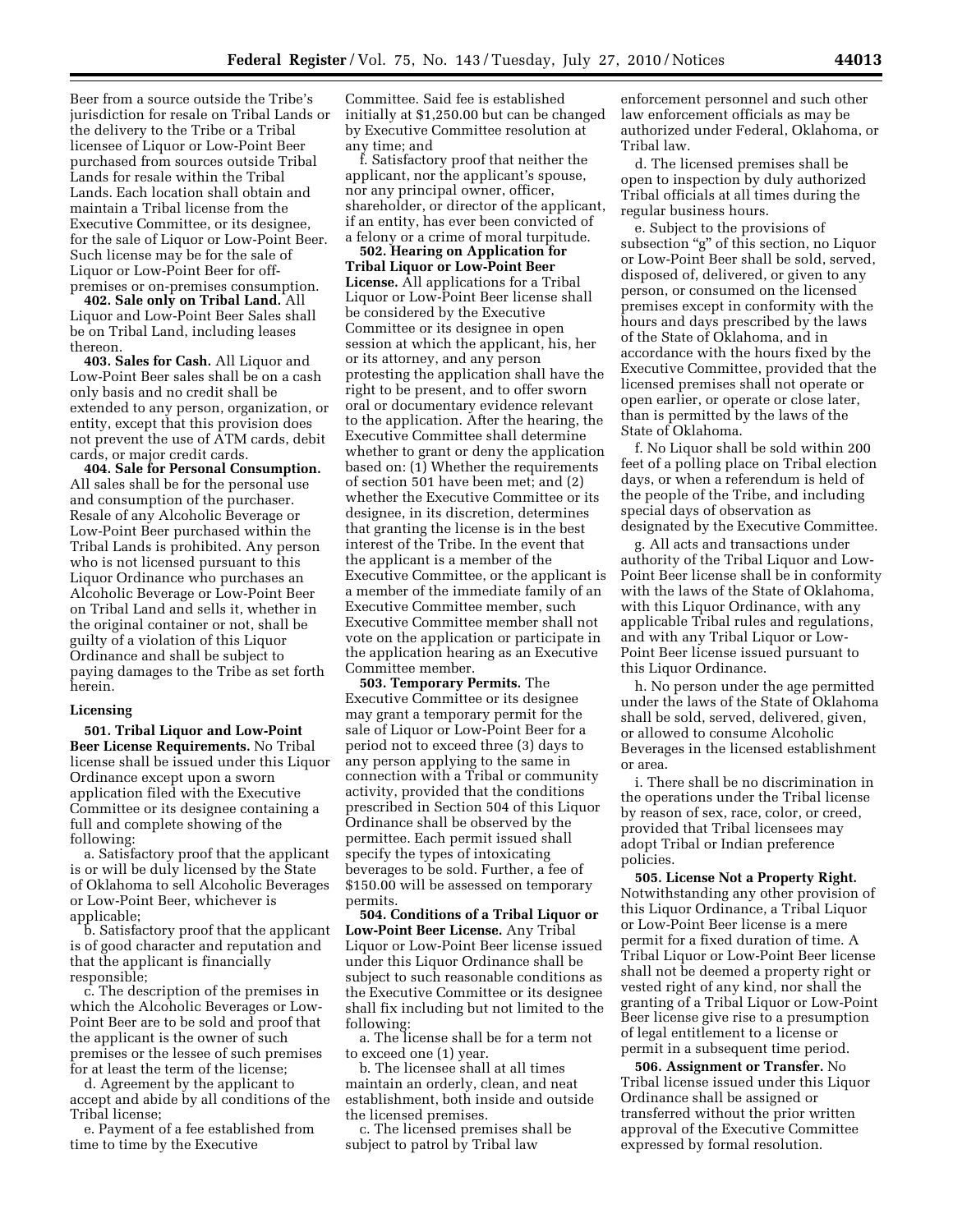### **Civil Violations**

**601. Sale or Possession With Intent to Sell Without a Permit.** Any person who shall sell or offer for sale or distribute or transport in any manner, any Liquor or Low-Point Beer in violation of this Liquor Ordinance, or who shall operate or shall have Liquor or Low-Point Beer in his or her possession with intent to sell or distribute without a license or permit, shall be guilty of a violation of this Liquor Ordinance.

**602.** Purchases From Other Than Licensed or Allowed Facilities. Any person who, within the Tribal Lands, buys Liquor or Low-Point Beer from any person other than at a properly licensed or allowed facility shall be guilty of a violation of this Liquor Ordinance.

**603.** Sales to Persons Under the Influence of Liquor or Low-Point Beer. Any person who sells Liquor to a person apparently under the influence of Liquor or Low-Point Beer shall be guilty of a violation of this Liquor Ordinance.

**604.** Consuming Liquor in Public Conveyance. Any person engaged wholly or in part in the business of carrying passengers for hire, and every agent, servant or employee or such person who shall knowingly permit any person to drink any Liquor or Low-Point Beer in any public conveyances shall be guilty of an offense. Any person who shall drink any Liquor in a public conveyance shall be guilty of a violation of this Liquor Ordinance.

**605.** Consumption or Possession of Liquor or Low-Point Beer by Persons Under 21 Years of Age. No person under the age of 21 years shall consume, acquire, or have in his or her possession any Liquor or Low-Point Beer. No person shall permit any other person under the age of 21 to consume Liquor or Low-Point Beer on his or her premises or any premises under his or her control except in those situations set out in this section. Any person violating this section shall be guilty of a separate violation of this Liquor Ordinance for each and every drink so consumed.

**606.** Sales of Liquor or Low-Point Beer to Persons Under 21 Years of Age. Any person who shall sell or provide Liquor or Low-Point Beer to any person under the age of 21 years shall be guilty of a violation of this Liquor Ordinance for each sale or drink provided.

**607.** Transfer of Identification to Minor. Any person who transfers in any manner an identification of age to a minor for the purpose of permitting such minor to obtain Liquor or Low-Point Beer shall be guilty of an offense; provided, that corroborative testimony of witness other than the minor shall be a requirement of finding a violation of this Liquor Ordinance.

**608.** Use of False or Altered Identification. Any person who attempts to purchase an Alcoholic Beverage or Low-Point Beer through the use of a false or altered identification shall be guilty of violating this Liquor Ordinance.

**609.** Acceptable Identification. Where there may be a question of a person's right to purchase Liquor or Low-Point Beer by reason of his or her age, such person shall be required to present any one of the following cards of identification which shows his or her correct age and bears his or her signature and photograph: (1) A driver's license of any State or identification card issued by any State department of motor vehicles; (2) United States active duty military; (3) a passport, or (4) a Tribal enrollment or identification card issued by any Federally recognized Indian Tribe.

**610.** Violations of this Liquor Ordinance. Any person guilty of a violation of this Ordinance shall be liable to pay the Tribe a civil fine not to exceed \$1,000 per violation as civil damages to defray the Tribe's cost of enforcement of this Liquor Ordinance. In addition to any penalties so imposed, any license or permit issued hereunder may be suspended or canceled by the Executive Committee for the violation of any of the provisions of this Liquor Ordinance, or of the Tribal license or permit, upon hearing before the Executive Committee after ten (10) days' notice to the licensee. The decision of the Executive Committee shall be final and no appeal therefrom is allowed. Notice of an Executive Committee hearing regarding an alleged violation of this Ordinance shall be given to the affected individual(s) or entities at least ten (10) days in advance of the hearing. The notice will be delivered in person or by certified mail with the Executive Committee retaining proof of service. The notice will set out the right of the alleged violation to be represented by Counsel retained by the alleged violator, the right to speak and to present witnesses and to cross examine any witnesses against them.

**611.** Possession of Liquor or Low-Point Beer Contrary to This Liquor Ordinance. Liquor or Low-Point Beer possessed contrary to the terms of this Liquor Ordinance are declared to be contraband. Any Tribal agent, employee, or officer who is authorized by the Executive Committee to enforce this section shall have the authority to, and shall, seize all contraband.

**612.** Disposition of Seized Contraband. Any officer seizing

contraband shall preserve the contraband in accordance with appropriate law. Upon being found in violation of this Liquor Ordinance by the Executive Committee, the party shall forfeit all right, title and interest in the items seized which shall become the property of the Tribe.

#### **Taxes**

**701. Sales Tax.** There is hereby levied and shall be collected a tax on each sale of Alcoholic Beverages or Low-Point Beer on Tribal Land in the amount determined by the Executive Committee. The tax imposed by this section shall apply to all retail sales of Liquor or Low-Point Beer on Tribal Lands and shall preempt any tax imposed on such Liquor or Low-Point Beer sales by the State of Oklahoma.

**702. Payment of Taxes to Tribe.** All taxes from the sale of Alcoholic Beverages or Low-Point Beer on Tribal Lands shall be paid over to the Trust Agent of the Tribe.

**703. Taxes Due.** All taxes from the sale of Alcoholic Beverages and Low-Point Beer on Tribal Lands are due within thirty (30) days of the end of the calendar quarter for which the taxes are due.

**704. Reports.** Along with payment of the taxes imposed herein, the taxpayer shall submit an accounting for the quarter of all income from the sale or distribution of Alcoholic Beverages and Low-Point Beer as well as for the taxes collected.

**705. Audit.** As a condition of obtaining a license, the licensee must agree to the review or audit of its books and records relating to the sale of Alcoholic Beverages and Low-Point Beer on Tribal Lands. Said review or audit may be done annually by the Tribe through its agents or employees whenever, in the opinion of the Executive Committee, such a review or audit is necessary to verify the accuracy of reports.

#### **Profits**

**801. Disposition of Proceeds.** The gross proceeds collected by the Executive Committee from all licensing provided under this Liquor Ordinance, or the imposition of civil penalties for violating this Ordinance, or from the taxation of the sales of Alcoholic Beverages and Low-Point Beer on Tribal Lands, shall be distributed as follows:

a. For the payment of all necessary personnel, administrative costs, and legal fees for the operation and its activities.

b. The remainder shall be turned over to the Trust Agent.